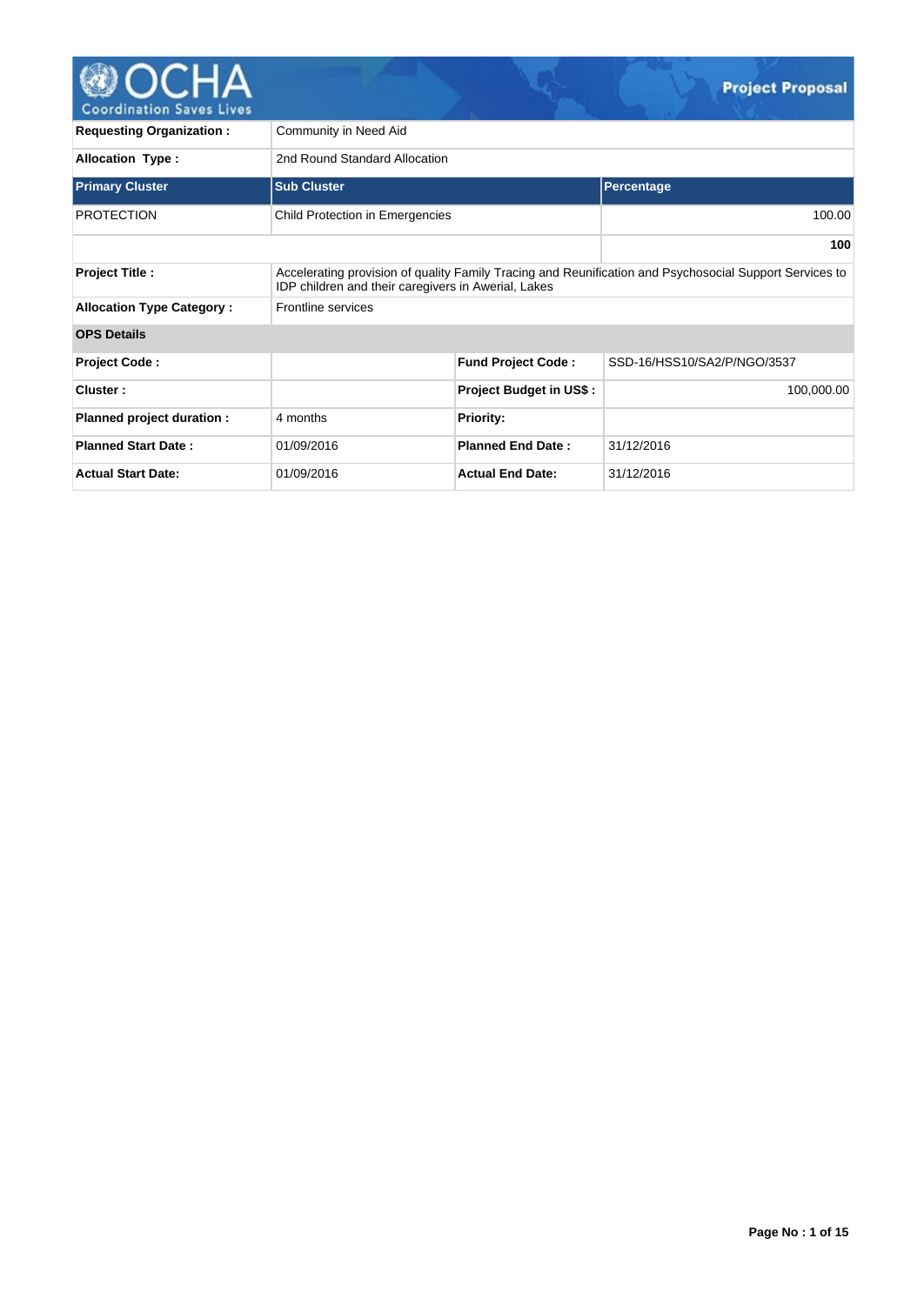| <b>Project Summary:</b> | As part of the ongoing humanitarian response to provide critical and lifesaving needs to displaced<br>populations, CINA has continued to demonstrate ability to response to growing child protection needs of<br>IDP children in Awerial. This second standard allocation of South Sudan Humanitarian Fund 2016 will<br>continue to provide family tracing and reunification and psychosocial support services to children<br>affected by the conflict. Populations influx continue to increase to Awerial from Bor and Twic East when<br>insecurity arise. Most of the child protection actors closed down their interventions in Awerial in 2016<br>due to lack of funding. The protection cluster has tasked CINA to coordinate child protection sub cluster<br>activities in Awerial. With this funding, CINA will be able to deliver in collaboration with CPSC, PC, RRC<br>in Awerial and protection actors there to provide the child protection services needed and strengthen<br>coordinated intervention and mainstreaming of child protection services with broader humanitarian<br>service providers in Awerial, Lakes state. |
|-------------------------|-------------------------------------------------------------------------------------------------------------------------------------------------------------------------------------------------------------------------------------------------------------------------------------------------------------------------------------------------------------------------------------------------------------------------------------------------------------------------------------------------------------------------------------------------------------------------------------------------------------------------------------------------------------------------------------------------------------------------------------------------------------------------------------------------------------------------------------------------------------------------------------------------------------------------------------------------------------------------------------------------------------------------------------------------------------------------------------------------------------------------------------------|
|                         | Project Objective: To accelerate provision of quality family tracing and reunification and psychosocial<br>support services for IDP children and their caregivers<br><b>Proposed Activities:</b><br>Output 1.1: Unaccompanied and separated children in the active FTR caseload received tracing and<br>reunification services with their caregivers<br>Activity 1.1.1: Conduct tracing actions for 100 active cases (50 boys, 50 girls) to locate their<br>families/caregivers<br>Activity 1.1.2. Provide reunification for 100 UASC verified cases with their families/caregivers<br>Activity 1.1.3. Facilitate and manage case transfers/referral for 10 UASC cases (5 boys, 5 girls) that<br>have changed locations or received from partners                                                                                                                                                                                                                                                                                                                                                                                         |
|                         | Output 1.2: Temporary care monitoring and case closure is achieved for 100 active UASC cases (50<br>boys, 50 girls)                                                                                                                                                                                                                                                                                                                                                                                                                                                                                                                                                                                                                                                                                                                                                                                                                                                                                                                                                                                                                       |
|                         | Activity 1.2.1. Provide at least 3 follow up visits to each of 100 active UASC cases (50 boys, 50 girls)<br>and report appropriately services provided through temporary care monitoring form on a weekly/monthly<br>basis.<br>Activity 1.2.2. Conduct reintegration follow ups and case closures for 100 reunified cases (50 boys, 50                                                                                                                                                                                                                                                                                                                                                                                                                                                                                                                                                                                                                                                                                                                                                                                                    |
|                         | girls)<br>Output 1.3: Appropriate family-based interim care services are provided to UASC without parental care<br>and support and further family separation is reduced<br>Activity 1.3.1. Provide material support to 20 UASC (10 boys, 10 girls) in extremely vulnerable situations<br>through a family-based interim care system<br>Activity 1.3.2. Provide awareness messages on prevention of family separation to 200 conflict-affected<br>children (100 boys, 100 girls) within a family environment.                                                                                                                                                                                                                                                                                                                                                                                                                                                                                                                                                                                                                              |
|                         | Output 2.1. Quality PSS services provided mainly through community-based and non-community-based<br>PSS (CFS) prevention and response services, by supporting and working with caregivers and<br>community based child protection network;<br>Activity 2.1.1. Provide PSS services to 1000 children (500 boys, 500 girls) through community based<br><b>PSS</b><br>activities in church, FDGs, community centres, peer-to-peer outreach, etc.<br>Activity 2.1.2. Provide PSS services to 500 children (250 boys, 250 girls) through non-community based<br>PSS activities in the CFS, schools, etc.<br>Activity 2.1.3. Support and work with 10 kinship families (10 women), 40 community based child                                                                                                                                                                                                                                                                                                                                                                                                                                     |
|                         | protection mechanisms (20 men, 20 women) and 60 caregivers (40 women, 20 men) to provide<br>protection, psychosocial support and care to children without parental care.<br>Outcomes/expected results:<br>1. UASC with active FTR caseload are reunified with their families and regular follow up and family-<br>based interim care services lead to reduced family separation.<br>2. Conflict-affected children cope with threats and vulnerabilities through appropriate community based<br>PSS and non-community based PSS services.                                                                                                                                                                                                                                                                                                                                                                                                                                                                                                                                                                                                  |

# **Direct beneficiaries :**

| <b>Men</b>                         | <b>Women</b> | <b>Boys</b> |    | <b>Girls</b> |             | <b>Total</b> |     |              |  |  |
|------------------------------------|--------------|-------------|----|--------------|-------------|--------------|-----|--------------|--|--|
| 40                                 |              | 70          |    | 960          |             | 960          |     | 2,030        |  |  |
| <b>Other Beneficiaries:</b>        |              |             |    |              |             |              |     |              |  |  |
| Beneficiary name                   |              | <b>Men</b>  |    | Women        | <b>Boys</b> | <b>Girls</b> |     | <b>Total</b> |  |  |
| <b>Internally Displaced People</b> |              |             | 40 | 70           | 960         |              | 960 | 2,030        |  |  |
| <b>Indirect Beneficiaries:</b>     |              |             |    |              |             |              |     |              |  |  |
|                                    |              |             |    |              |             |              |     |              |  |  |
| <b>Catchment Population:</b>       |              |             |    |              |             |              |     |              |  |  |
| Link with allocation strategy :    |              |             |    |              |             |              |     |              |  |  |
|                                    |              |             |    |              |             |              |     |              |  |  |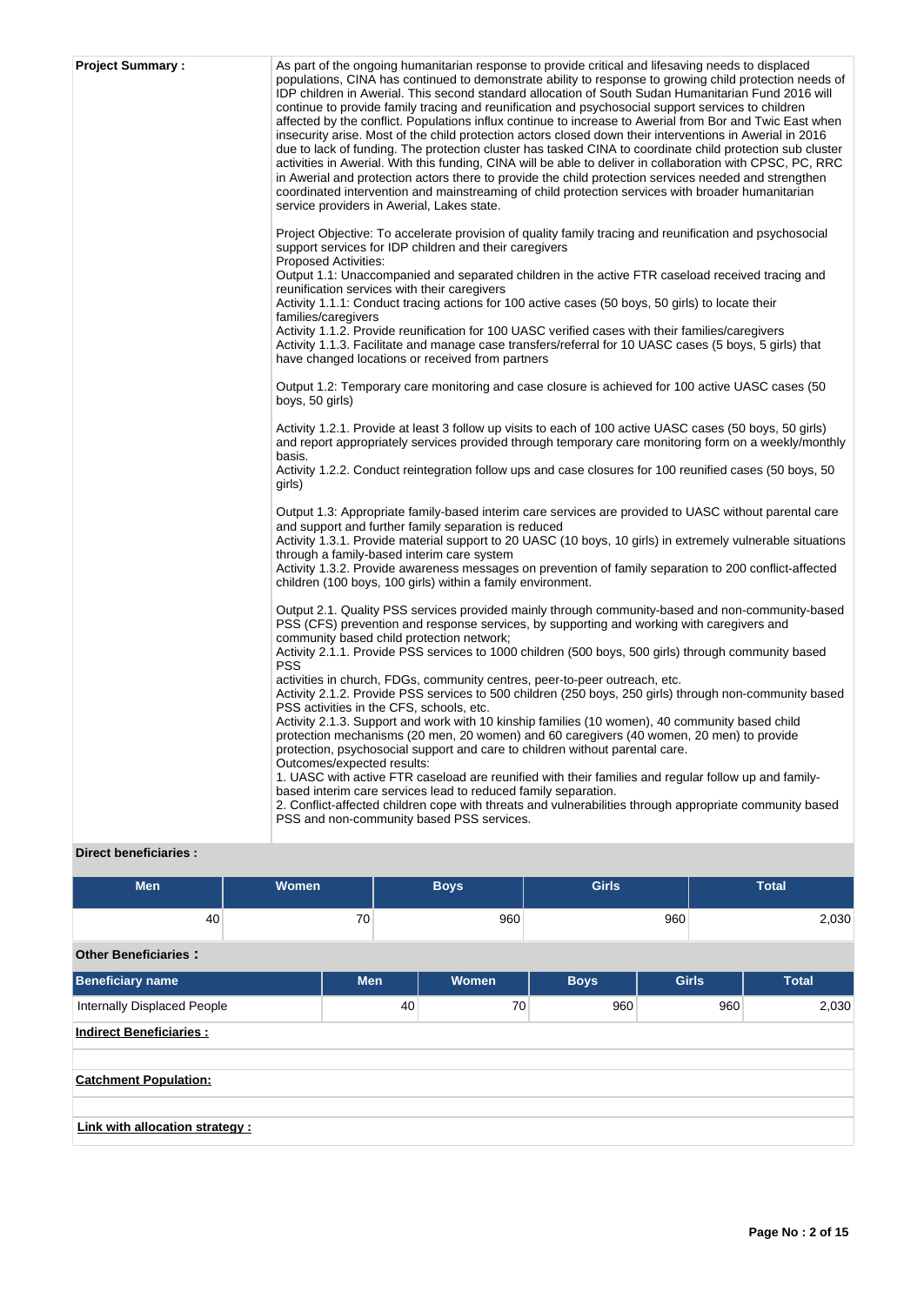This project will contribute to the second protection cluster objective: CO2: Quality protection response services are available and can be accessed safely and freely. CINA interventions will focus mainly on provision of rapid life-saving family tracing and reunification (FTR) services for separated/unaccompanied and missing children (UASC and psychosocial support component (Mainly community based PSS): CINA will double efforts in scaling up reunification and monitoring of the new UASC identified and documented through its existing FTR capacity. Active case management will be ensured through maximizing follow up actions after referral of UASC to other services. CINA will establish appropriate family-based care arrangements for UASC without adult caregivers where identified UASC can be temporarily fostered under kinship care which is contextually the best applicable type of alternative care, awaiting family reunification. CINA will also ensure that, where separated children may already be attached to families or individuals, these situations will be thoroughly reviewed to ensure that the child is in a safe environment which will afford him/her with appropriate care and opportunities. CINA will also support and work with caregivers and community child protection network to provide community based PSS and non-community based PSS services to the conflict affected children. . This project aims at scaling up the FTR and PSS work CINA has been providing to IDP children in Mingkaman and its surrounding IDP sites in Awerial County as well as responding to the growing protection needs of IDP children given the new influx of IDPs in Mingkaman in from December 2015, in addition to the pre-existing IDPs. For 2016 HRP and CPSC SAG recommendation, Awerial is a Tier 1 location for Protection Cluster, given the gap that has been created by absence of partners there, leaving CINA as the CP partner coordinating CPSC activities. In the remaining months of the year, efforts will be made to meet the desperate Child Protection needs of IDPs in close collaboration and coordination with Protection Cluster and especially Child Protection Sub-cluster (CPSC) at both national and state level CPWG and other sectors to mainstream child protection in other services and programmes, including access to referral services, for all children including children living with disabilities, children living with HIV/AIDS, children living and working on the streets and survivors of sexual and gender based violence, abduction and armed recruitment (ex-CAAFAG). This 2016 SSHF SA2 funding will complement CINA's CP activities (through scaling up FTR and PSS) in Mingkaman being supported by CHF SA1 funding aiming to reach 2010 conflict affected children and caregivers by end of December 2016 and the 2010 direct beneficiaries will be involved in implementation of project activities through establishment of appropriate beneficiary feedback mechanisms to enhance clear transparency and accountability to children, their caregivers and community members.

#### **Sub-Grants to Implementing Partners :**

| <b>Partner Name</b>                                   | <b>Partner Type</b> | <b>Budget in US\$</b>       |
|-------------------------------------------------------|---------------------|-----------------------------|
|                                                       |                     |                             |
| Other funding secured for the same project (to date): |                     |                             |
| <b>Other Funding Source</b>                           |                     | <b>Other Funding Amount</b> |

### **Organization focal point :**

| <b>Name</b>                      | <b>Title</b>                            | Email                          | Phone      |
|----------------------------------|-----------------------------------------|--------------------------------|------------|
| Dr. Daniel Machuor Arok          | <b>Executive Director</b>               | machuorcina@gmail.com          | 0955413184 |
| Kelang Denis Simon               | Finance and Human<br>Resource Manager   | denis.cinasouthsudan@gmail.com | 0922272165 |
| Okidi Richard Okello             | <b>Child Protection Manager</b>         | okidi.cina@gmail.com           | 0955003136 |
| Garang Dhieu Jacob               | Monitoring and Reporting<br>Coordinator | garangjacob.cina@gmail.com     | 0955859753 |
| <b>BACKGROUND</b>                |                                         |                                |            |
| 1. Humanitarian context analysis |                                         |                                |            |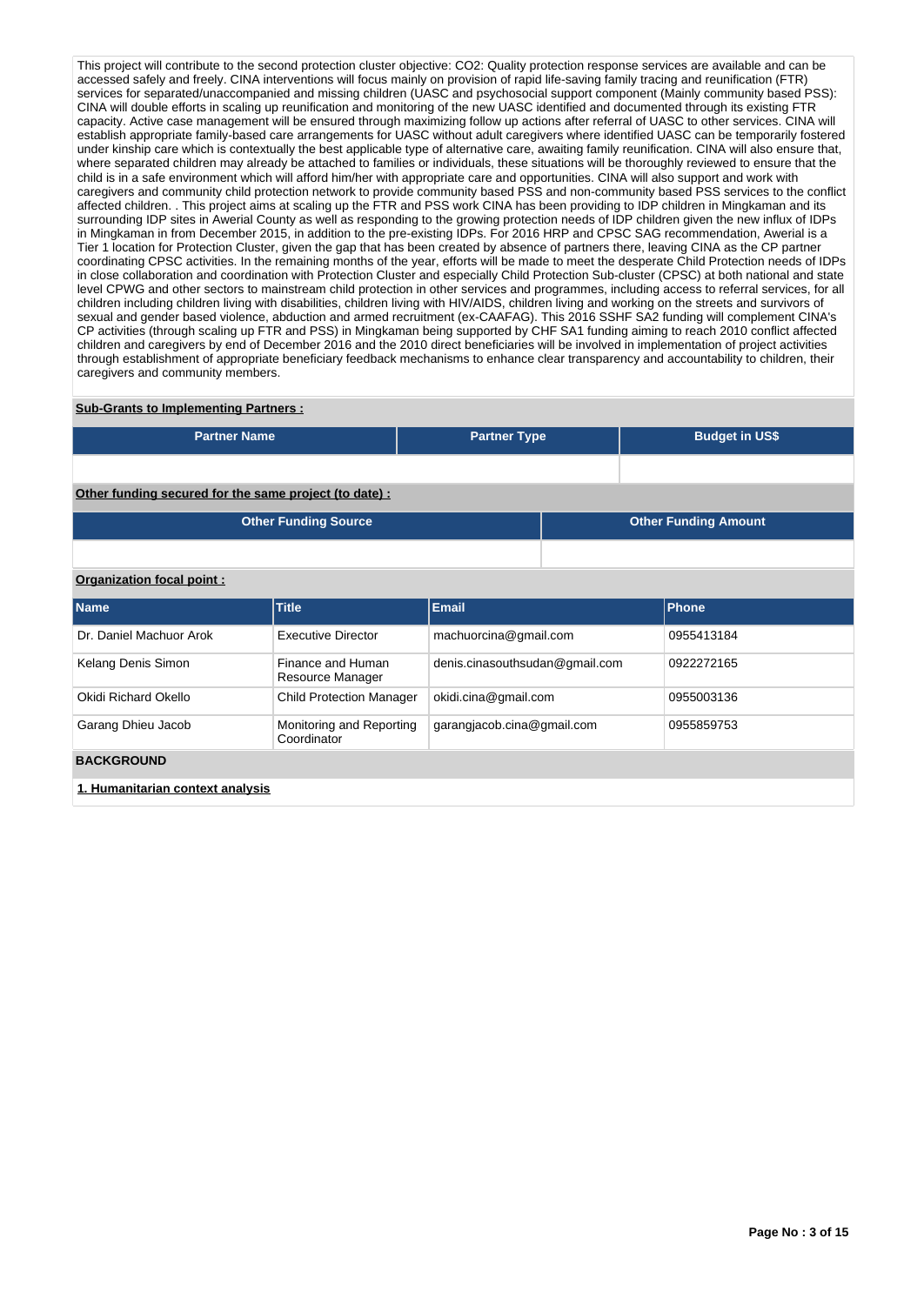The crisis in South Sudan greatly hit Jonglei (Bor) among other states, including the neighboring Lakes State (Awerial County) to where big population from Bor, Twic East and Duk has been displaced since early February 2014. Many former IDPs and refugees are returning to their places of origin given a relative peace being witnessed in January 2014 to present in the two states. However, the humanitarian situation of IDP and conflict-affected populations has been deteriorating as a result of fear from continuous attacks, inadequacy of basic services in IDP sites and PoCs and increased protection threats which have continued to cause increased mobility of families to safe locations within the country and across the region. There are currently 78,307 IDPs in Awerial County Lakes States (UNOCHA: South Sudan Crisis IDP monitor 01/10/2015). Again, another 29,656 individuals displaced by fresh attacks in Jalle (Bor) and Mar Payams (Twic East) arrived Mingkaman (Mingkaman IRNA: December 04, 2015). This increased mobility has resulted to further separation of children from families, difficulty in tracing, follow up and reunification of separated and/or unaccompanied minors; increased tensions of psychosocial distress, especially among the adolescents, being aggravated by absence of schools; increased tendency of adolescent boys to be used by armed forces and armed groups; increased food insecurity and poor livelihood condition resulting into children living and working on the streets, forced child marriage and increased child exploitation and worse forms of child labour. In early 2016, Child Protection actors including Save the Children closed down their interventions in Awerial due to lack of funding. CINA has been left with a huge burden to provide active CP services in addition to coordinating the CPSC activities in Awerial. These have been ongoing well with support from CHF SA1 2016 Allocation funds which ends on 31 August with NCE for 1 month. Protection response in the first 7 months of 2016 and in late 2015 show more needs and significant gaps that include: Out of 21,140 children at risk of family separation, 534 separated/unaccompanied children have received FTR case management services with only reunification less than 80%, being in part due to widespread population movements, inaccessibility to location such as Duk and Twic East where parents missing children could be traced; Of 31,282 children are at risk of psychosocial distress, 12000 children have received individual psychosocial support services release; risk of sexual violence and exploitation. (CINA W matrix Report to CPSC: July 28, 2016). This project will address the above critical needs through accelerating provision of FTR services through tracing and closing the current caseload up to 100% follow ups and reunifications and/or family based care as well as managing new cases of UASC to be identified in 2016 through improved quality of registration, maintenance of database locally and improved coordination of data nationally to strengthen FTR case management services; effective community based psychosocial support services( main approach) by working with caregivers, community based mechanisms and adolescents clubs as well as noncommunity based PSS services through CFS activities. This project will be coordinated at national level with PC, CPSC, FTR WG, PSS WG, and at state level with CPWG and local authorities to explore synergies, ensure quality and accountability to beneficiaries and adherence to minimum relevant policy standards. CINA has selection criteria for recruitment of CB-CPNs and they sign CINA's Child Protection Policy with Code of Conduct and Reference Checks upon taking service contract offers.

The project results achieved and reported will be reviewed against the monthly situation and response monitoring tool kit that will be conducted by CINA's Monitoring and Reporting Coordinator or by the CPSC team as may be required.

### **2. Needs assessment**

Child Protection Rapid Assessment and Situation Response Monitoring have been conducted in Awerial in March and July 2016 respectively and show that children continue to be separated from their families and psychosocial needs for IDP children continue to increase especially children aged 8-11 and 12-17years) . More as girls (especially aged 7-11, and 12-17 years) continue to experience violence, including sexual and gender based violence and exploitation that increase their pyschosocial distress, boys aged 12-17 continue to be more separated due to frequent movement across Bor and Minkaman. CINA's response in Awerial county in the first half of 2016 show that out of 142 active FTR caseload 97 UASC have been reunited with their families, 91 received follow up services and 35 UASC received family based interim care case management services. Much as these achievements look great, still over 200 UASC identified have not been supported with FTR case management services and over 4000 children in Mingkaman IDP sites 1 and 3 still need pyschosocial support services to strengthen their resilience.Furthermore, the continuous IDP influx is expected to cause more family separation and thus the increased FTR needs will outstretch the existing resources for the currently ongoing project. In PSS response in 2016, CINA reached its target (Target: 1000 children; Reached 5800 children). Despite these achievements, more IDP influx has created additional PSS needs, coupled with the fact that partners (SCI) have pulled out from Mingkaman, leaving CINA with the challenge to absorb its existing PSS sites to continue providing community based PSS services there.

### **3. Description Of Beneficiaries**

The direct beneficiaries of this project will include IDP children and their caregivers/community based child protection networks in Awerial County including 1920 children (960 boys, 960 girls); 60 caregivers (40 women, 20 men) and 40 community based child protection networks (20 men, 20 women), 10 foster/kinship parents (all women). The beneficiaries are targeted based on their protection risks and threats as identified through needs assessment from location hosting large numbers of IDPs in the camp and where services are overstrained. Boys and girls will be targeted based on individual child and group's protection concerns especially the separated and unaccompanied and missing children. Adolescents (12-17 years) will be more targeted especially for psychosocial support and be also involved in all activities. This project will also ensure continuous support of caregivers and CB-CPNs to provide care, protection and PSS care services in their communities. The caregivers and CP-CPNs have been selected on the basis of personal willingness to voluntarily support vulnerable children within their communities. Working with caregivers (parents, relatives and poster parents) and CB-CPN network is critical in ensuring community based care, preserving and strengthening local structures and systems, in the context of providing services in such a complex displacement pattern in South Sudan. Community members (parents, church leaders, teachers, youth representatives, etc.) that have been identified with the help of local authorities (chiefs, village heads, payam administrators) and trained will be continuously supported by CINA on issues of child protection in emergency, identification of separated/unaccompanied child and working with UASC children, as well as prevention of family separation to strengthen their skills to provide appropriate PSS care and FTR services to children. The caregivers and CB-CPNs (volunteers) are recruited using selection criteria developed by CINA. Before taking up service contract offers, their reference checks are made and they sign CINA's Child Protection Policy (with code of conduct). All these is to ensure safety of children they come in contact with.

### **4. Grant Request Justification**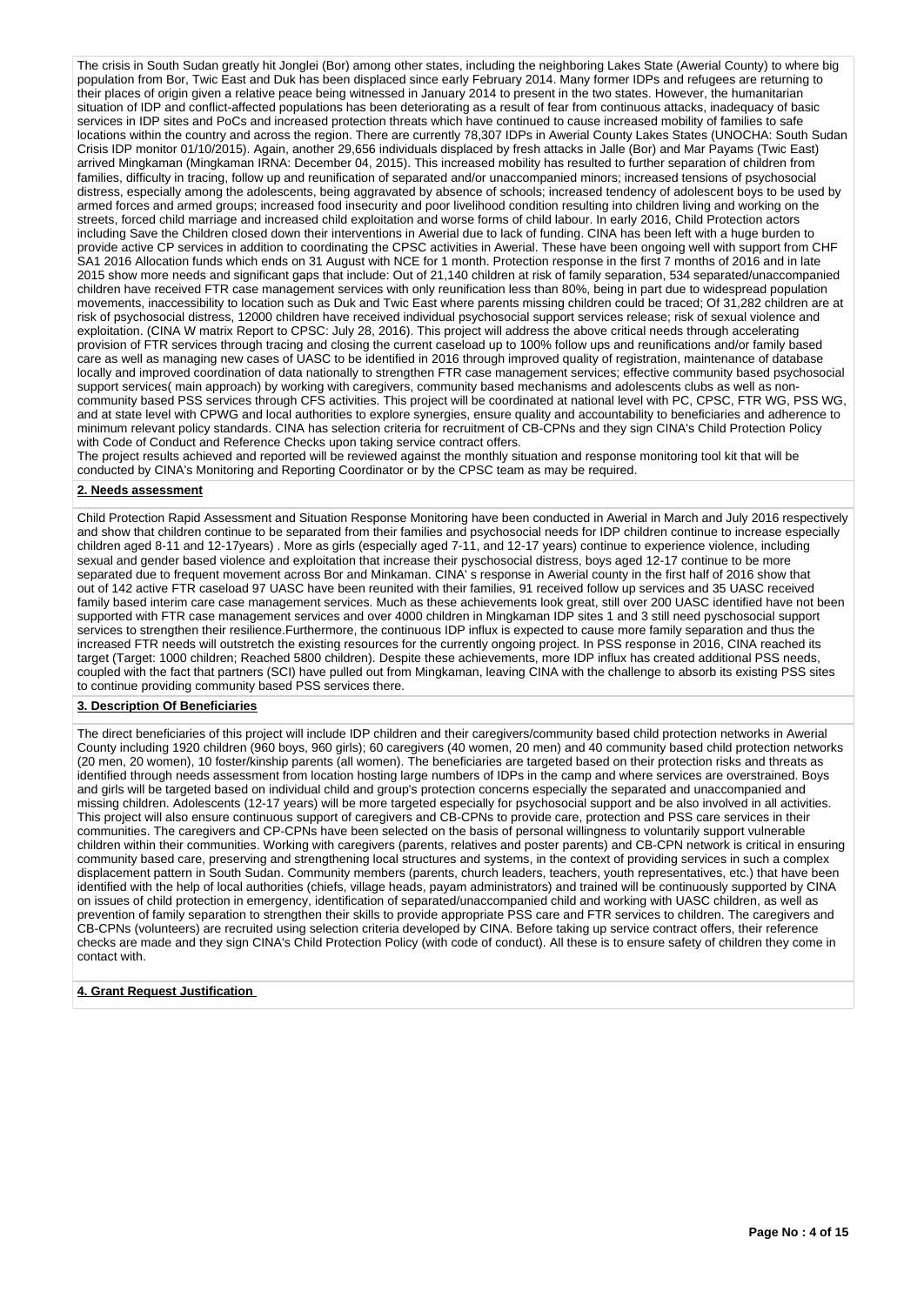The violence which broke out in South Sudan capital Juba on December 16, 2013 and quickly spread to Bor, Duk and Twic East resulting into huge displacements in Awerial County of Lakes States has exacerbated family stresses, disrupted normal patterns of living and crumbled social support systems exposing children to protection threats including widespread separation of families. Children have been forced to flee all that is familiar to them and have experienced violence, fear and loss. Without appropriate care and family-based support, these children will be forced to process their conflict experience alone, which may prevent them from being able to fully engage in daily activities such as playing, learning, or basic social interaction. Conflict affected and displaced children have been exposed to physical threats as well. Without protection and support their physical survival is threatened, and their status puts them at high risk of abuse, exploitation, forced labor, abduction, or recruitment into armed forces. The interventions proposed in this project will focus on increasing access to quality family tracing and reunification and psychosocial support services for conflict affected children; thus contributing to the cluster priority of ensuring quality protection response services are available and can be accessed safely and freely. Given the numerous threats to the survival and well being of conflict affected and displaced children this project seeks to increase access to age appropriate, effective, multi-sectoral FTR and PSS responses in the priority county. The proposed interventions in this project are accelerating provision of quality improve family reunification services for separated/unaccompanied and psychosocial support for conflict affected children in Awerial. This project will focus on critical activities related to Objective 2 of the Protection Cluster. Given the severity of the protection threats faced by children affected by conflict and displacement, the child protection interventions proposed under this project are one of the frontline services that are critical to the physical and psychosocial survival of conflict affected and displaced children in Awerial County. Despite absence of CP actors in Awerial from early 2016 due to lack of funding, CINA has been implementing Child Protection Programs in Awerial in addition to coordinating CPSC partners in Awerial since March 2016 to date and has demonstrated clear institutional commitment to providing quality programs that support children's well-being in emergencies and crises, and the agency continues to invest in highly skilled staff who have the knowledge and skills to ensure optimal Child Protection in emergencies. The agency has a strong established presence in Mingkaman and will be able to rapidly mobilize resources as the project continues. CINA is committed to securing additional funds, especially from UNICEF to supplement the CHF funding and is in discussions with other partners in this regard. CINA has a secured funding from UNICEF that is running up to November 30 2016, but even if extended, it will be directed to meet other CP needs including FTR, PSS, CAAFAG response, sexual and GBV, access to justice for children, etc. in Tier 2 locations of CINA (Bor, Twic East and Duk of Jonglei State and Juba PoCs). CINA has demonstrated success in previous CHF funded project (with thematic areas of FTR and PSS responses, child protection monitoring mechanisms, prevention of violence, etc.) in Lakes and Jonglei States.

#### **5. Complementarity**

In line with 2016 HRP, CINA will continue to respond to the protection needs of UASC and PSS distressed children in coordination with CPSC. UNICEF support CINA child protection activities in Bor, Twic East and Duk and the populations in these counties have much in common with IDPs in Awerial. inter-state tracing actions and reunifications will eaily be completed given the close proximity of these locations. CINA's 2016 CP response i Awerial show some gap in transiting from CFS approach of pyschosocial support programming to a more community based approach. Despite the efforts, CPSC recommend that more caregivers are reached with pyschosocial support skills to ensure sustainable PSS interventions. More collaborated actions are needed with education actors in Awerial to integrate PSS into school activities as part of the new and broader approach to sustainable PSS programming

In line with SSHF SA2 2016 and protection Cluster Strategic Plan, the SSHF SA2 grant will help in complementing the current gaps in FTR and PSS needs of conflict affected children so far highlighted. More emphasis will be directed towards working with caregivers and community based mechanisms,and caseworkers, enabling their capacity to increase rates of tracing, follow ups and reunification of previously registered and new UASC and missing children and continue to support caregivers in providing family-based care and psychosocial support for children without parental care. The SSHF complementary grant will be an ideal support grant to quickly accelerate the FTR work in the the remaining months of 2016 with aim to bring reunification and follow up rates to 100% of the current active FTR caseload and other new cases in the RapidFTR database by December 31, 2016 as well as enhancing coping mechanisms for distressed children through provision of improved community based PSS and non-community based PSS services. UNICEF funding for Jonglei ends in November 2016, but even if extended, it will be

directed to meet critical child protection services in Jonglei (Bor, Twic East and Duk) as well as Juba PoCs.

### **LOGICAL FRAMEWORK**

#### **Overall project objective**

To accelerate provision of quality family tracing and reunification and psychosocial support services to IDP children and caregivers in Awerial, Lakes.

#### **PROTECTION Cluster objectives Strategic Response Plan (SRP) objectives Percentage of activities** CO2: Quality protection response services are available and can be accessed safely and freely HRP 2016 SO1: Save lives and alleviate suffering through safe access to services and resources with dignity 100

**Contribution to Cluster/Sector Objectives :** As a contribution to above protection cluster objectives, CINA will triple its efforts to scaling up reunification, follow up services and case closure of the current active FTR caseload in CINA's RapidFTR system using its existing FTR capacity as well as continuing to enhance delivery of quality PSS services to the conflict affected children . The recent child protection rapid assessment (CPRA) in Mingkaman in March 2016 and Situation Monitoring conducted by CINA in July 2016 show that more cases of family separation continue to happen due to continuous civilian movements, along with children from Bor to Mingkaman in search of food. CINA will also continue to support the UASC without parental care through appropriate alternative care arrangements where identified UASC can be temporarily fostered, awaiting family tracing and reunification. CINA will ensure where separated children may already be attached to families or individuals, these situations will be thoroughly reviewed using relevant existing care placement criteria to ensure that the child is in a safe environment which will afford him/her with appropriate care and opportunities. CINA will ensure quality of FTR data, reporting and enhanced case management through strengthening staff capacity in the use of RapidFTR/CPIMS system as well as supporting the caregivers and CB CPNs to gain necessary skills for working with UASC and providing community based PSS and also non-community based PSS services in their locations.

### **Outcome 1**

Unaccompanied and separated children with active FTR caseload are reunified with their families and regular follow ups and family-based interim care services lead to reduced family separation

#### **Output 1.1**

#### **Description**

Active cases of UASC received tracing and reunification with their families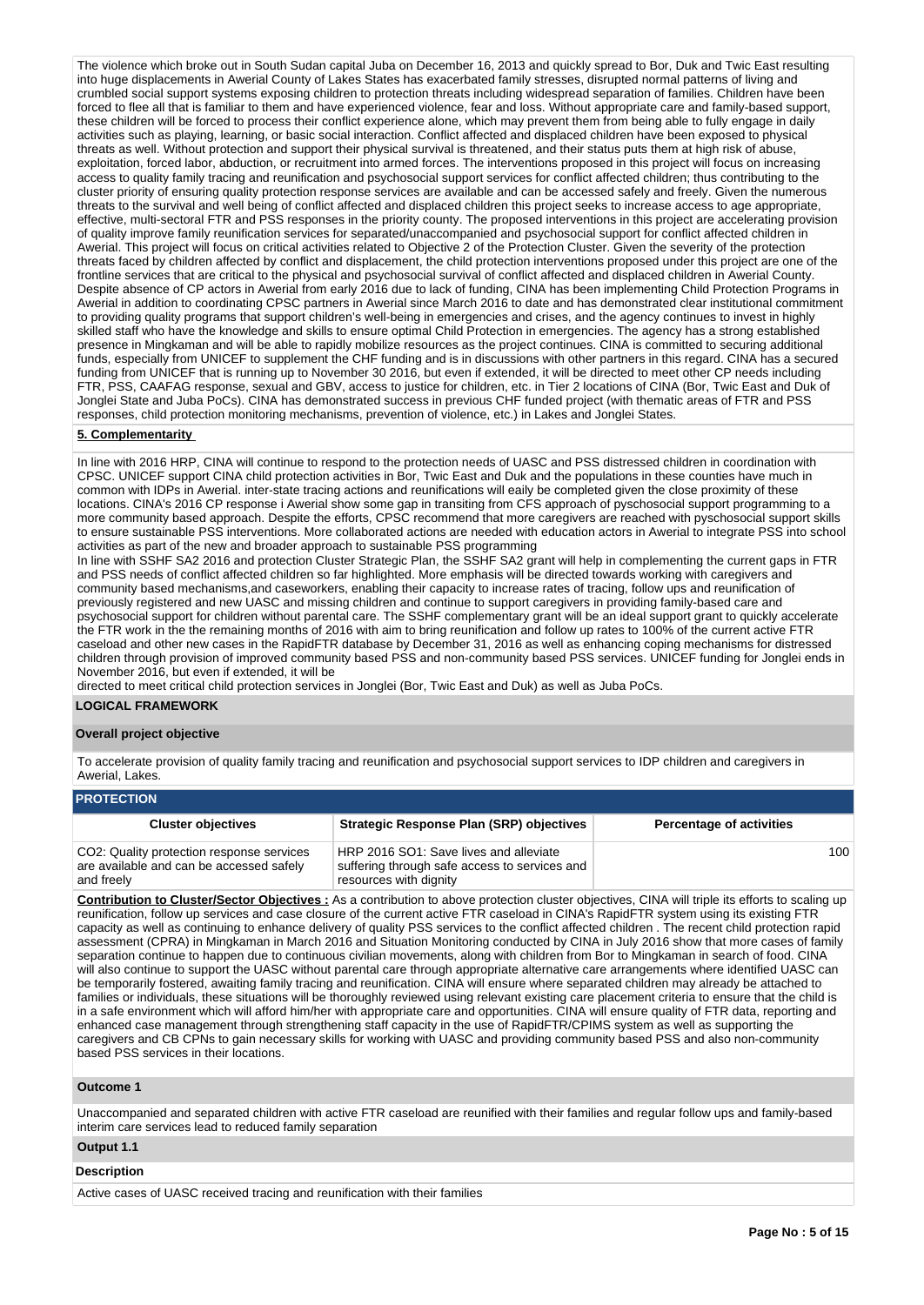### **Assumptions & Risks**

### Assumptions:

- 1. FTR teams are well equipped with CPIMS database management skills to manage FTR cases in the system.
- 2. There is reduced population movements from Bor to Mingkaman and vice-versa.

### Risks:

- 1. Infrastructure problems (i.e. bad roads and telecoms),
- 2. Insecurity,
- 3. Unpredictable government restrictions(i.e. where you can go, who you can hire),
- 4. Culture and society (i.e. sometimes the beneficiaries don't like being monitored).

### Mitigation Plan:

- 1. Plan mobile response team to carry out rapid response missions to where populations move abruptly.
- 2. Preparedness in place to move to new locations as the government may decide

### **Activities**

# **Activity 1.1.1**

Conduct tracing actions for 100 UASC active cases to locate their families/caregivers

### **Activity 1.1.2**

Provide reunification for 100 verified UASC cases with their families/caregivers

### **Activity 1.1.3**

Facilitate and manage case referrals/transfers for 10 UASC received from agencies/changed locations

## **Indicators**

|                                                                                                                                                                                                      |                                                                                                 |                                                                                                                                                                                                                                                                                                                                               |            | <b>End cycle beneficiaries</b> |          | <b>End</b><br>cycle  |               |  |  |
|------------------------------------------------------------------------------------------------------------------------------------------------------------------------------------------------------|-------------------------------------------------------------------------------------------------|-----------------------------------------------------------------------------------------------------------------------------------------------------------------------------------------------------------------------------------------------------------------------------------------------------------------------------------------------|------------|--------------------------------|----------|----------------------|---------------|--|--|
| Code                                                                                                                                                                                                 | <b>Cluster</b>                                                                                  | <b>Indicator</b>                                                                                                                                                                                                                                                                                                                              | <b>Men</b> | <b>Women</b>                   |          | <b>Girls</b><br>Boys | <b>Target</b> |  |  |
| Indicator 1.1.1                                                                                                                                                                                      | <b>PROTECTION</b>                                                                               | Frontline services # of UASC and missing children<br>for whom active family-tracing is initiated                                                                                                                                                                                                                                              |            |                                | 50<br>50 |                      | 100           |  |  |
| 2. RapidFTR/CPIMS                                                                                                                                                                                    | <b>Means of Verification: 1. Tracing action forms</b>                                           |                                                                                                                                                                                                                                                                                                                                               |            |                                |          |                      |               |  |  |
|                                                                                                                                                                                                      |                                                                                                 |                                                                                                                                                                                                                                                                                                                                               |            |                                |          |                      |               |  |  |
| Baseline: 142 UASC<br>Indicator 1.1.2                                                                                                                                                                | <b>PROTECTION</b>                                                                               | Frontline services # of UASC reunited with their                                                                                                                                                                                                                                                                                              |            |                                | 50       | 50                   | 100           |  |  |
|                                                                                                                                                                                                      |                                                                                                 | parents or primary caregivers, or placed in<br>alternative care                                                                                                                                                                                                                                                                               |            |                                |          |                      |               |  |  |
| 2.5 W matrix<br>4. Narrative reports<br>5. Photos during reunification<br>Baseline: 142 UASC                                                                                                         | <b>Means of Verification: 1. RapidFTR/CPIMS</b><br>3. Monthly situation and response monitoring |                                                                                                                                                                                                                                                                                                                                               |            |                                |          |                      |               |  |  |
| Output 1.2                                                                                                                                                                                           |                                                                                                 |                                                                                                                                                                                                                                                                                                                                               |            |                                |          |                      |               |  |  |
| <b>Description</b>                                                                                                                                                                                   |                                                                                                 |                                                                                                                                                                                                                                                                                                                                               |            |                                |          |                      |               |  |  |
|                                                                                                                                                                                                      |                                                                                                 | Temporary care monitoring and cases closure is achieved for 100 UASC active cases                                                                                                                                                                                                                                                             |            |                                |          |                      |               |  |  |
| <b>Assumptions &amp; Risks</b>                                                                                                                                                                       |                                                                                                 |                                                                                                                                                                                                                                                                                                                                               |            |                                |          |                      |               |  |  |
| Assumptions:                                                                                                                                                                                         |                                                                                                 | 1. There is reduced population movement and children are seen on regular monitoring visits<br>2. Humanitarian basic services are available with agencies that received case referrals and children well being is ensured<br>3. Children don't want family reunion because they are separated from families for purpose of getting basic needs |            |                                |          |                      |               |  |  |
| Risks:<br>2. Insecurity<br>4. Culture and society                                                                                                                                                    | 1. Floods and bad roads limit field activities<br>3. Unpredictable government restrictions      |                                                                                                                                                                                                                                                                                                                                               |            |                                |          |                      |               |  |  |
| Mitigation:<br>1. Close cases that do not need family reunion upon after several monitoring visits<br>2. Plan mobile response teams to do follow up in new locations to where populations have moved |                                                                                                 |                                                                                                                                                                                                                                                                                                                                               |            |                                |          |                      |               |  |  |
| <b>Activities</b>                                                                                                                                                                                    |                                                                                                 |                                                                                                                                                                                                                                                                                                                                               |            |                                |          |                      |               |  |  |
| Activity 1.2.1                                                                                                                                                                                       |                                                                                                 |                                                                                                                                                                                                                                                                                                                                               |            |                                |          |                      |               |  |  |
|                                                                                                                                                                                                      | monitoring on a weekly/monthly basis                                                            | Conduct at least 3 follow up visits for the 100 UASC active cases and report appropriately services provided through temporary care                                                                                                                                                                                                           |            |                                |          |                      |               |  |  |
| Activity 1.2.2                                                                                                                                                                                       |                                                                                                 |                                                                                                                                                                                                                                                                                                                                               |            |                                |          |                      |               |  |  |
|                                                                                                                                                                                                      |                                                                                                 | Conduct reintegration follow ups and cases closure for 100 reunified UASC                                                                                                                                                                                                                                                                     |            |                                |          |                      |               |  |  |

#### **Indicators**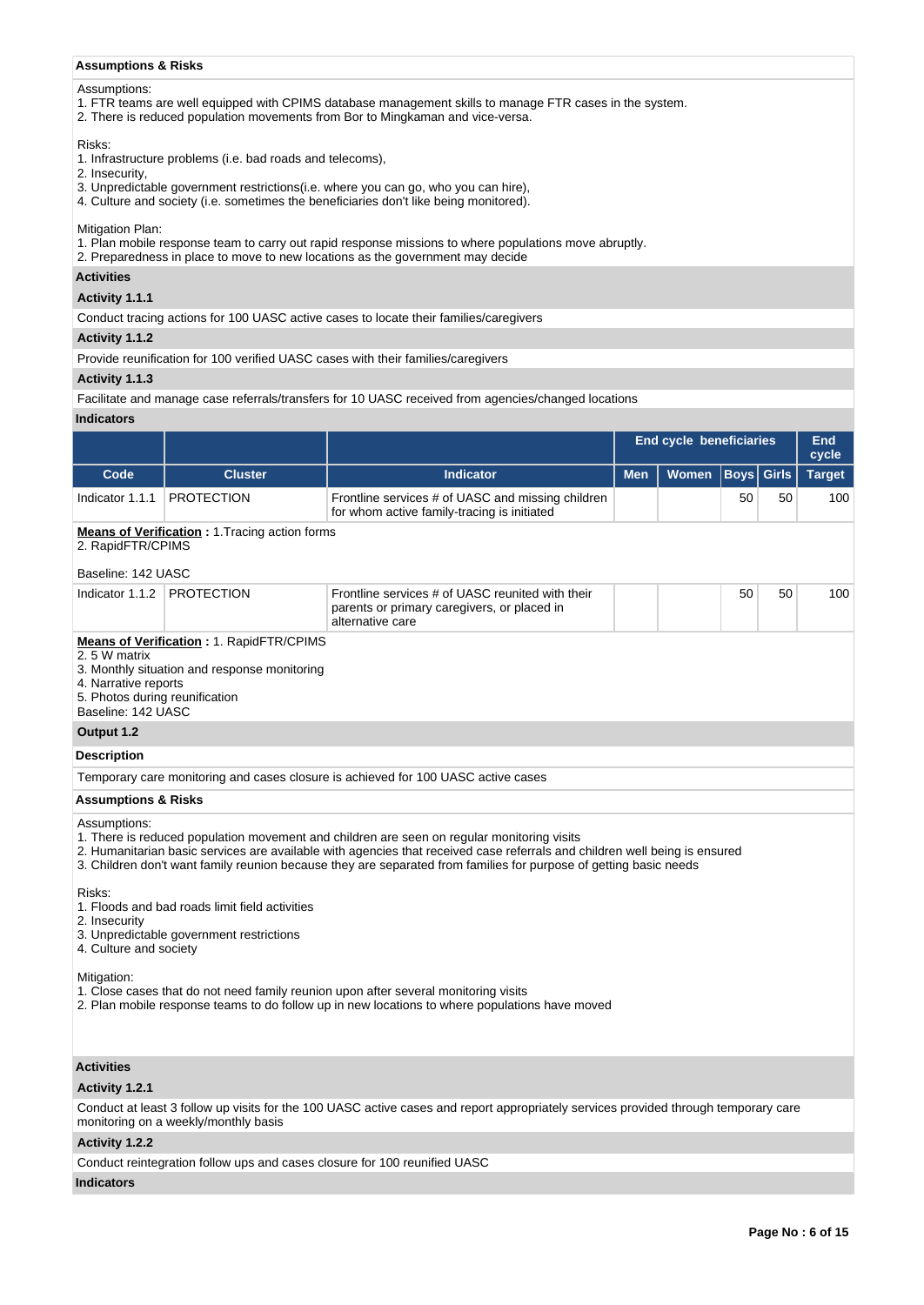|                                                                                                                                                                                                                                                                                   |                                                                                                                                                                                 |                                                                                                                                                                                                                    | <b>End cycle beneficiaries</b> | End<br>cycle                   |             |              |               |  |  |  |  |
|-----------------------------------------------------------------------------------------------------------------------------------------------------------------------------------------------------------------------------------------------------------------------------------|---------------------------------------------------------------------------------------------------------------------------------------------------------------------------------|--------------------------------------------------------------------------------------------------------------------------------------------------------------------------------------------------------------------|--------------------------------|--------------------------------|-------------|--------------|---------------|--|--|--|--|
| Code                                                                                                                                                                                                                                                                              | <b>Cluster</b>                                                                                                                                                                  | <b>Indicator</b>                                                                                                                                                                                                   | <b>Men</b>                     | <b>Women</b>                   | <b>Boys</b> | <b>Girls</b> | <b>Target</b> |  |  |  |  |
| Indicator 1.2.1                                                                                                                                                                                                                                                                   | <b>PROTECTION</b>                                                                                                                                                               | Frontline services # of UASC cases who receive<br>follow-up visits                                                                                                                                                 |                                |                                | 50          | 50           | 100           |  |  |  |  |
| 2.5 W matrix<br>3. Narrative reports<br>Baseline: 142 UASC                                                                                                                                                                                                                        | <b>Means of Verification: 1. Weekly TCMs and rapidFTR/CPIMS</b>                                                                                                                 |                                                                                                                                                                                                                    |                                |                                |             |              |               |  |  |  |  |
| Output 1.3                                                                                                                                                                                                                                                                        |                                                                                                                                                                                 |                                                                                                                                                                                                                    |                                |                                |             |              |               |  |  |  |  |
|                                                                                                                                                                                                                                                                                   |                                                                                                                                                                                 |                                                                                                                                                                                                                    |                                |                                |             |              |               |  |  |  |  |
| <b>Description</b><br>Appropriate family based interim care services are provided to UASC without parental care and further family separation is reduced                                                                                                                          |                                                                                                                                                                                 |                                                                                                                                                                                                                    |                                |                                |             |              |               |  |  |  |  |
| <b>Assumptions &amp; Risks</b>                                                                                                                                                                                                                                                    |                                                                                                                                                                                 |                                                                                                                                                                                                                    |                                |                                |             |              |               |  |  |  |  |
| Assumptions:<br>1. Community members are willing to care for children of their relatives<br>2. Awareness messages on family separation are understood                                                                                                                             |                                                                                                                                                                                 |                                                                                                                                                                                                                    |                                |                                |             |              |               |  |  |  |  |
| Risks:<br>1. Causes of separation include search for food in Mingkaman, thus family reunion becomes uncertain<br>2. Insecurity<br>3. Unpredictable government restrictions<br>4. Culture and society (GBV and forced marriage of UASC living in extended families)<br>Mitigation: |                                                                                                                                                                                 |                                                                                                                                                                                                                    |                                |                                |             |              |               |  |  |  |  |
|                                                                                                                                                                                                                                                                                   |                                                                                                                                                                                 | 1. Train and mentor caregivers on protection principles and role of community members<br>2. Increase awareness on risks of child separation and dangers of GBV, including child marriage or use in armed conflicts |                                |                                |             |              |               |  |  |  |  |
| <b>Activities</b>                                                                                                                                                                                                                                                                 |                                                                                                                                                                                 |                                                                                                                                                                                                                    |                                |                                |             |              |               |  |  |  |  |
| Activity 1.3.1                                                                                                                                                                                                                                                                    |                                                                                                                                                                                 |                                                                                                                                                                                                                    |                                |                                |             |              |               |  |  |  |  |
|                                                                                                                                                                                                                                                                                   |                                                                                                                                                                                 | Provide material support and other basic services to 20 UASC in extremely vulnerable situations through a family based care system                                                                                 |                                |                                |             |              |               |  |  |  |  |
| <b>Activity 1.3.2</b>                                                                                                                                                                                                                                                             |                                                                                                                                                                                 |                                                                                                                                                                                                                    |                                |                                |             |              |               |  |  |  |  |
|                                                                                                                                                                                                                                                                                   |                                                                                                                                                                                 | Provide awareness messages on prevention of family separation to 200 conflict affected children within a family based environment                                                                                  |                                |                                |             |              |               |  |  |  |  |
| <b>Indicators</b>                                                                                                                                                                                                                                                                 |                                                                                                                                                                                 |                                                                                                                                                                                                                    |                                |                                |             |              | <b>End</b>    |  |  |  |  |
|                                                                                                                                                                                                                                                                                   |                                                                                                                                                                                 |                                                                                                                                                                                                                    |                                | <b>End cycle beneficiaries</b> |             |              | cycle         |  |  |  |  |
| Code                                                                                                                                                                                                                                                                              | <b>Cluster</b>                                                                                                                                                                  | <b>Indicator</b>                                                                                                                                                                                                   | <b>Men</b>                     | <b>Women</b>                   | <b>Boys</b> | <b>Girls</b> | <b>Target</b> |  |  |  |  |
| Indicator 1.3.1                                                                                                                                                                                                                                                                   | <b>PROTECTION</b>                                                                                                                                                               | Frontline services # of UASC in interim care,<br>including family-based care                                                                                                                                       |                                |                                | 110         | 110          | 220           |  |  |  |  |
| 2.5 W matrix<br>3. Narrative reports                                                                                                                                                                                                                                              | <b>Means of Verification</b> : 1. Care plans and services forms<br>4. Photos of children supported through care arrangements<br>5. Contact details of foster/kinship caregivers |                                                                                                                                                                                                                    |                                |                                |             |              |               |  |  |  |  |

Baseline: 20 UASC

**Outcome 2**

Conflict affected children cope with threats and vulnerabilities through appropriate community based PSS and non-community based PSS (CFS) services

### **Output 2.1**

**Description**

Quality PSS services provided to children through appropriate community based PSS approaches

### **Assumptions & Risks**

#### Assumptions:

- 1. Community members are ready to provide PSS services voluntarily to children within their community
- 2. Community based PSS toolkit and methodologies from CPSC are already adapted and found working for communities in Awerial

Risks:

- 1. Unpredictable government restrictions (change of location-space for play for children)
- 2. Insecurity (limit time for play)
- 3. Culture and society (girls have often more preoccupied with household duties and have no time to play and relax)
- 4. Problem of volunteering given the economic crisis in the country

Mitigation:

- 1. Stress the role of community members during selection and induction to own project and support children within their community
- 2. Preparedness in place to move to new locations as the government may decide
- 3. Strengthen capacity of caregivers, community based child protection networks to provide care and psychosocial support to their children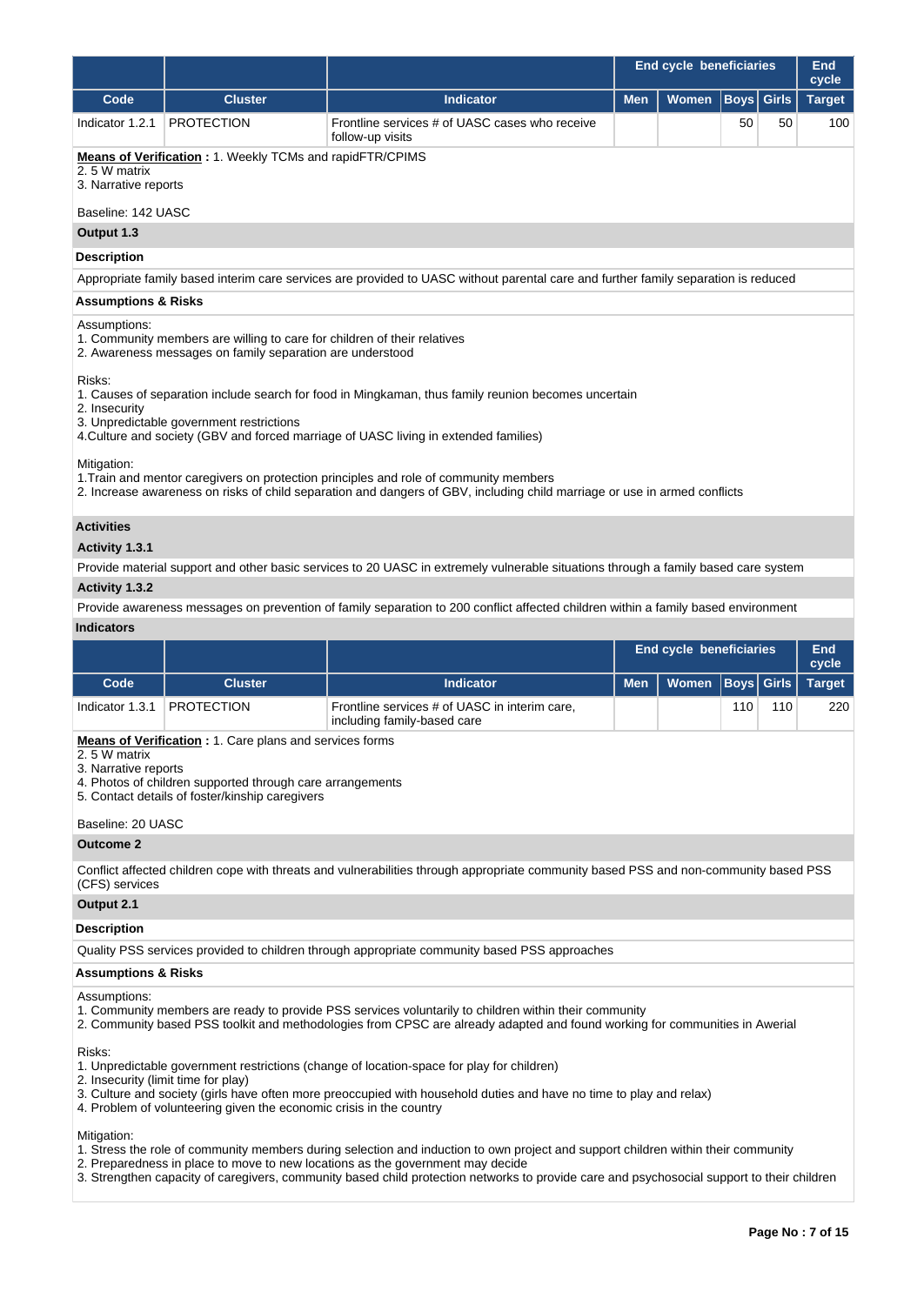### **Activities**

## **Activity 2.1.1**

Provide PSS services to 1000 children through community based PSS methodologies and activities in schools, churches, FGDs, community centers, peer-to-peer outreach, etc.

## **Activity 2.1.2**

Provide PSS services to 500 children through Child Friendly Space activities (non-community based PSS supplies)

## **Activity 2.1.3**

Provide capacity building training and continuous support to 10 kinship parents and 60 caregivers on provision of psychosocial support care to children

### **Activity 2.1.4**

Provide capacity building training and continuous support to 40 members of community based children protection network on provision of psychosocial support and care for children

### **Indicators**

|                                                                                                                                                                     |                                                                                                                                                                                                                              |                                                                                                                      |            | <b>End cycle beneficiaries</b> |                   |          | End<br>cycle  |  |
|---------------------------------------------------------------------------------------------------------------------------------------------------------------------|------------------------------------------------------------------------------------------------------------------------------------------------------------------------------------------------------------------------------|----------------------------------------------------------------------------------------------------------------------|------------|--------------------------------|-------------------|----------|---------------|--|
| Code                                                                                                                                                                | <b>Cluster</b>                                                                                                                                                                                                               | <b>Indicator</b>                                                                                                     | <b>Men</b> | <b>Women</b>                   | <b>Boys</b> Girls |          | <b>Target</b> |  |
| Indicator 2.1.1                                                                                                                                                     | <b>PROTECTION</b>                                                                                                                                                                                                            | Frontline services # of children reached with<br>community-based PSS                                                 |            |                                | 500               | 500      | 1,000         |  |
| 2. Narrative reports<br>3. Monthly PSS database                                                                                                                     | <b>Means of Verification: 1.5 W matrix</b><br>4. Monthly situation and response monitoring<br>5. PSS center work plan and attendance registers<br>6. Photos of children in CFS/PSS site<br>Baseline: 12000 distress children |                                                                                                                      |            |                                |                   |          |               |  |
| Indicator 2.1.2                                                                                                                                                     | <b>PROTECTION</b>                                                                                                                                                                                                            | Frontline services # of children reached through<br>non-community-based PSS                                          |            |                                | 250               | 250      | 500           |  |
| 2. Narrative reports<br>3. Monthly PSS database<br>5. Photos of children in CFS<br>Baseline: 1500 children                                                          | <b>Means of Verification: 1.5 W matrix</b><br>4. CFS work plan and attendance register                                                                                                                                       |                                                                                                                      |            |                                |                   |          |               |  |
| Indicator 2.1.3                                                                                                                                                     | <b>PROTECTION</b>                                                                                                                                                                                                            | Frontline services # of adult caregivers reached<br>with capacity-building on PSS                                    | 20         | 50                             |                   |          | 70            |  |
| <b>Means of Verification: 1.5 W Matrix</b><br>2. PSS database<br>3. Training attendance and photos of caregivers<br>4. Narrative reports<br>Baseline: 50 caregivers |                                                                                                                                                                                                                              |                                                                                                                      |            |                                |                   |          |               |  |
| Indicator 2.1.4                                                                                                                                                     | <b>PROTECTION</b>                                                                                                                                                                                                            | Frontline services # of community members (other<br>than caregivers) reached with capacity-building on<br><b>PSS</b> | 20         | 20                             | 0                 | $\Omega$ | 40            |  |
| 2. PSS database<br>4. Narrative reports<br>Baseline: 20 CB-CPNs<br><b>Additional Targets:</b>                                                                       | <b>Means of Verification: 1.5 W matrix</b><br>5. Monthly situation and response monitoring                                                                                                                                   | 3. Training attendance and photos of community based child protection network members                                |            |                                |                   |          |               |  |
| <b>M &amp; R</b>                                                                                                                                                    |                                                                                                                                                                                                                              |                                                                                                                      |            |                                |                   |          |               |  |
| <b>Monitoring &amp; Reporting plan</b>                                                                                                                              |                                                                                                                                                                                                                              |                                                                                                                      |            |                                |                   |          |               |  |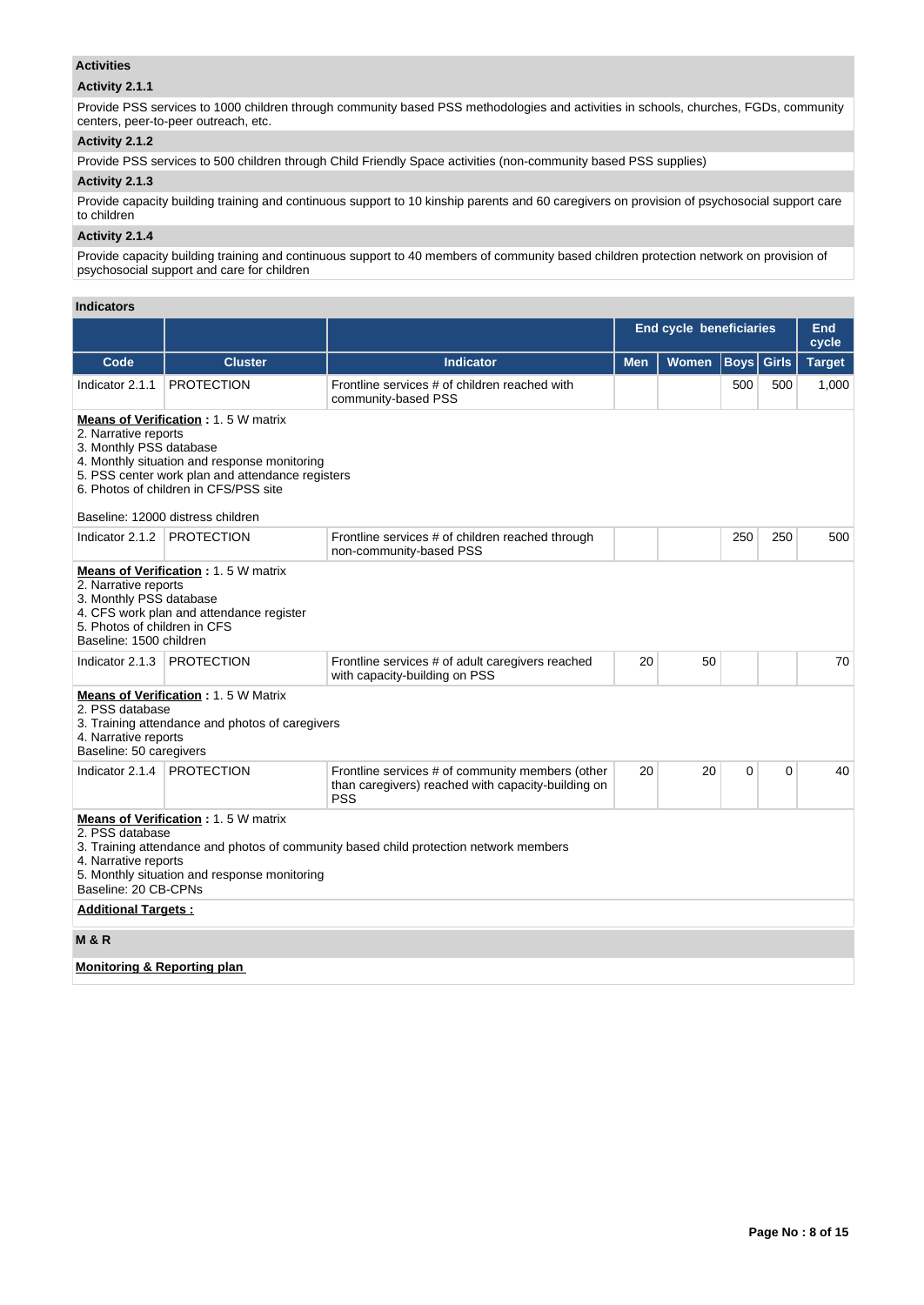CINA has an existing and improved monitoring and reporting system under the responsibility of Monitoring and Reporting Coordinator who is roving from Juba and move across CINA's location to provide technical support, beside the child protection staff, which will be responsible for all field implementation, supervision and reporting activities of this project. CINA staff have received a number of capacity building on FTR systems and community based PSS toolkit for South Sudan and have been applying these in high skills standard for qulaity delivery. The Child Protection Manager and Monitoring and Reporting Coordinator will continue to provide project field support to improve quality of services delivered, accountability to project beneficiaries, qulaity and frequency of reporting. Project implementation and management decisions will always be informed by reporting indicators, ensuring flexibility in reprioritizing specific interventions, at some point, as needs may arise. CINA has Child Protection Area Coordinator in Awerial who supervise project implementations, 1 CPiE Officer, and 2 Case workers (FTR and PSS) who directly support field implementation of FTR and PSS activities and provide link with community members, caregivers and children. The Child Protection Area Coordinator compile and submit their reports to Child Protection Manager, coping Monitoring and Reporting Coordinator who then double check the quality of reports by providing comments and support. The Child Protection Manager share the final reports with Child Protection Program Coordinator, who then review the whole reports and share it with the Donor and Senior Management of CINA. There is also FTR Coordinator who supervises FTR case management from Juba and coordinate with field staff as well as providing technical FTR support and directly work with Save the Children for coordinated tracing referrals, reunification missions, caseload harmonization, and other FTR technical guidance. CINA will use the RapdiFTR/CPIMS, Offline database, Weekly Caseload Summary, 5 W matrix, PSS database tool for internal data collection and reporting to CINA management and partners such as Save the Children (Central FTR database) and to CPSC for 5 W matrix updates and situation and Response Monitoring. These reports wlll be provided on a weekly and monthly basis.The Child Protection Manager and Monitoring and Reporting Coordinator will play a supervisory role, technical guidance and feedback for improvement to field staff to ensure that these reports are duly submitted and that quality of data and reporting is paramount. The project progress and final reports (both narrative and financial) for activities conducted against targets and indicators will be submitted to the Donor ( SSHF) TS through the GMS on a quarterly and semi annual basis by Child Protection Manager/Monitoring and Reporting Coordinator and Finance and HR Manager respectively with attached documents as means of verification. Apart from the narrative reports on SSHF supported activities, CINA will also provide a response analysis reports showing the profile of beneficiaries reached against targets and the qualitative aspect of results achieved. All the results achieved and reported using various reporting tools mentioned above will be reviewed regularly against the agreed targets and indicators using the CPSC situation and monitoring toolkit by either the Monitoring and Reporting Coordinator of CINA or by the CPSC team as may be required for that matter. These monitoring and reporting tools are already in place since they are inter-agency tools and those that were specific to CINA (weekly, monthly and quarterly progress reports) have been customized from previous projects and have been in used since 2015 HRP project until now. Where improvement may be needed on these reporting tools, support would be sought from CPSC and SSHF TS as it may be deemed necessary.

#### **Workplan**

| <b>Activitydescription</b>                                                                                                                                                                              | Year | 1 | $\overline{2}$ | 3 | 4 | 5 | 6 | 8 | 9            |              | 10 11 12     |              |
|---------------------------------------------------------------------------------------------------------------------------------------------------------------------------------------------------------|------|---|----------------|---|---|---|---|---|--------------|--------------|--------------|--------------|
| Activity 1.1.1: Conduct tracing actions for 100 UASC active cases to locate their<br>families/caregivers                                                                                                | 2016 |   |                |   |   |   |   |   | X.           |              | $x \times x$ |              |
| Activity 1.1.2: Provide reunification for 100 verified UASC cases with their<br>families/caregivers                                                                                                     | 2016 |   |                |   |   |   |   |   | $\times$     | X.           | $x \mid x$   |              |
| Activity 1.1.3: Facilitate and manage case referrals/transfers for 10 UASC received<br>from agencies/changed locations                                                                                  | 2016 |   |                |   |   |   |   |   | X            | <b>X</b>     | X            |              |
| Activity 1.2.1: Conduct at least 3 follow up visits for the 100 UASC active cases<br>and report appropriately services provided through temporary care monitoring on a<br>weekly/monthly basis          | 2016 |   |                |   |   |   |   |   | $\times$     |              | $x \times x$ |              |
| Activity 1.2.2: Conduct reintegration follow ups and cases closure for 100 reunified<br><b>UASC</b>                                                                                                     | 2016 |   |                |   |   |   |   |   | X            | <b>X</b>     | $\mathsf{X}$ | $\mathsf{X}$ |
| Activity 1.3.1: Provide material support and other basic services to 20 UASC in<br>extremely vulnerable situations through a family based care system                                                   | 2016 |   |                |   |   |   |   |   |              | X.           | $\mathsf{X}$ | $\mathsf{X}$ |
| Activity 1.3.2: Provide awareness messages on prevention of family separation to<br>200 conflict affected children within a family based environment                                                    | 2016 |   |                |   |   |   |   |   | $\times$     | $\times$     | $\mathsf{X}$ | $\mathsf{X}$ |
| Activity 2.1.1: Provide PSS services to 1000 children through community based<br>PSS methodologies and activities in schools, churches, FGDs, community centers,<br>peer-to-peer outreach, etc.         | 2016 |   |                |   |   |   |   |   | $\times$     | <b>X</b>     | $\mathsf{X}$ | $\mathsf{X}$ |
| Activity 2.1.2: Provide PSS services to 500 children through Child Friendly Space<br>activities (non-community based PSS supplies)                                                                      | 2016 |   |                |   |   |   |   |   | $\mathsf{x}$ | <b>X</b>     | <b>X</b>     | $\mathsf{X}$ |
| Activity 2.1.3: Provide capacity building training and continuous support to 10<br>kinship parents and 60 caregivers on provision of psychosocial support care to<br>children                           | 2016 |   |                |   |   |   |   |   | X            | <b>X</b>     | $\mathsf{X}$ | $\mathsf{X}$ |
| Activity 2.1.4: Provide capacity building training and continuous support to 40<br>members of community based children protection network on provision of<br>psychosocial support and care for children | 2016 |   |                |   |   |   |   |   | $\times$     | $\mathsf{X}$ | $\mathsf{x}$ | $\mathsf{X}$ |
| <b>OTHER INFO</b>                                                                                                                                                                                       |      |   |                |   |   |   |   |   |              |              |              |              |
| <b>Accountability to Affected Populations</b>                                                                                                                                                           |      |   |                |   |   |   |   |   |              |              |              |              |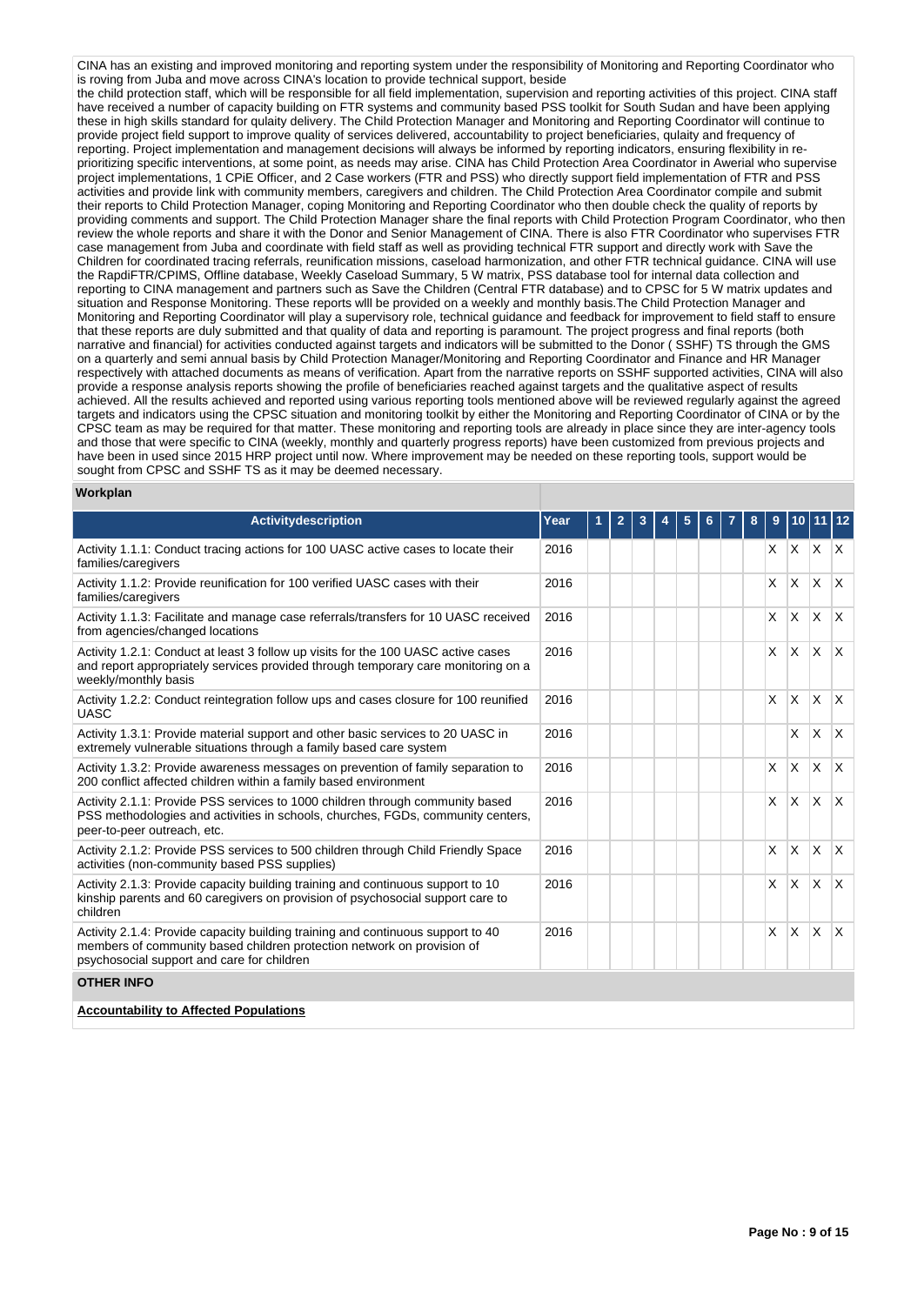The project is designed in a way that will promote accountability to CINA FTR and PSS beneficiaries as well as caregives and community memebers. From the previous SSHF 2015 projects, beneficiary feedback on the FTR and PSS case management services offered by CINA have been documented (FTR issues such as delay in getting referral services, empty promise from some programmes/service providers, inadequate education and medication packages, etc.) and will inform current response strategies to improve inclusion of beneficiary feedback from the onset of project implementation. CINA M&R Coordinator will complete these forms at the field with beneficiaries and share the findings with field staff and CINA management to inform response strategies. To make it very transparent, CINA will convene Beneficiary Feedback Conferences at agreed intervals with

parents/primary caregivers, community based CP networks, individual children and adolescents attending CFS/under care placement, to gather their views on their level of satisfaction about our child protection/FTR services, as well as their suggestions for improvement in services delivery. Information provided by individual child or group of children/adolescents and caregivers, including their photos will be kept confidential, accessible only to those persons it concerns on a need-base and in line with information sharing protocol (ISP) for National CP SC, 2014.In dealing with issues of children, all those staff are recruited using the CINA selection criteria and individuals in regular contact with children including caseworkers will have to sign and adhere by provisions of CINA Child Protection Policy and Code of Conduct. This is to ensure that children are safe and services are in line with Do No Harm principle, remembering the fact those buildings on existing structures/systems as well as respecting community/individual norms and beliefs are ideal in keeping with the humanitarian core principles of partiality and neutrality, provided that the best interest of the child is met.

#### **Implementation Plan**

CINA will directly implement this project without sub-contracting. CINA already incepted this project and will have to reassure the community of the project continuity whereas all CP/FTR staff directly and indirectly involved in the project will be oriented on the project activities, outputs, indicators,. The lines of distribution of duties to this project runs at the top from the Director, who plans the project implementation timelines, directs program staff to implement the project and evaluates project results and financial management, submit technical reports and maintains donor relations. CINA's Child Protection Manager supports and supervises project staff in project implementation, reports to the donor and coordinates activities with other actors. The FTR project activities will be coordinated with CP SC (locations/services mapping, coordination and policy direction), Save the Children

(for RapidFTR database) State Ministry of Gender, Child and Social Welfare (Government policy and direction), Relief and Rehabilitation Commission (link with communities and support coordination at state level) and local authorities (County Commissioners, Payam Administrators and chiefs for community mobilization and local solutions). Special coordination with UNICEF, Protection Cluster and UNOCHA to ensure their technical and coordination support. The M&R Coordinator review reports and submit to CP Program Coordinator for submission to the donor and monitor and evaluate field staff and advice on project progress. The frontline CP staffs are responsible for implementing project activities; work with children and caregivers and community and local authorities, especially the field supervisor (Child Protection Area Coordinator). The project accountant (Finance and HR Manager his Assistant) are responsible for management of project funds, use of funds on planned project activities and financial reports to the donor in line with donor requirements, given the physical presence of CINA CPiE/FTR and PSS team currently on ground in Mingkaman in humanitarian hub and the dry season opportunity However, if for any reason (as may be due to insecurity or other emergencies) that disrupts activities, CINA will respond according to the needs, capacity and availability of funds to provide services in any other safe locations to which the IDPs have moved and settled.

#### **Coordination with other Organizations in project area**

| Name of the organization                 | <b>Areas/activities of collaboration and rationale</b>                |
|------------------------------------------|-----------------------------------------------------------------------|
| MoH/WHO/IMC                              | Referral of children for medical, nutrition and other health services |
| WFP/ACTED/HDC                            | Referral of children for food, shelter and NFI services               |
| <b>NRC</b>                               | Referral of children for education in emergency services              |
| UNICEF/RUWASA                            | Referral of children for WASH services                                |
| <b>Environment Marker Of The Project</b> |                                                                       |

### **Gender Marker Of The Project**

2a-The project is designed to contribute significantly to gender equality

#### **Justify Chosen Gender Marker Code**

The project has been contributing directly to meeting both the specific needs of boys and girls and specific role of caregivers (women and men) and will continue to highlight those gender-specific needs are addressed differently. In brief, equal number of boys as girls are being targeted. However, the conflict affect girls and boys in different ways. For instance, girls are more exposed to psychosocial distressed as a result of denial to school, early marriage, more kitchen work and lack of opportunities to play. Boys are at more risks of separation due to distant of play away from home, type of games, socioeconomic (pull) factors in the market places, etc.

#### **Protection Mainstreaming**

CINA will ensure that all staff, volunteers and clients that come in contact with children have signed and adhere to CINA's Child Protection Policy, to ensure that service providers Do No Harm in due course and those services are purely humanitarian, provided in safety and dignity. The project will ensure that needs of all children are equally met, including children living with HIV/AIDS, children living with disabilities and street children. To achieve these all children will be given equal opportunity to participate at all stages of project cycle. Advocacy meetings and awareness sessions, as well as focus group discussions and life skills discussions will be held with different groups of children and adolescents as well as caregivers to ensure that they understand how to protect themselves and individually from any form of abuse,violence and exploitation.

#### **Country Specific Information**

#### **Safety and Security**

In Awerial County, the security situation is generally good with no threats to humanitarian work. However, due to lack of spaces for privacy for women and girls, there are issues of GBV against women and girls in the camps at night especially, resulting to sexual violence and abuse.

#### **Access**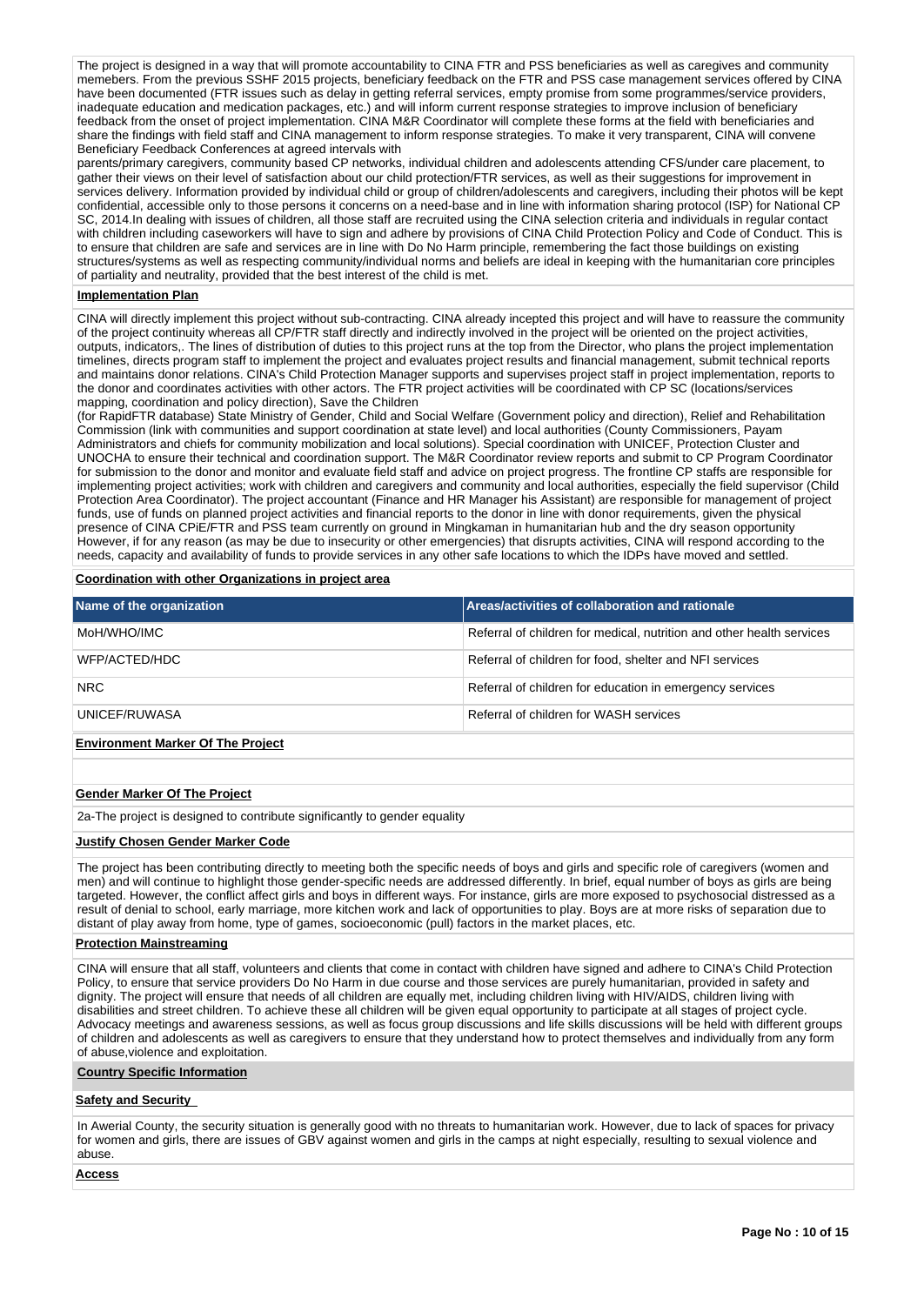CINA has established physical presence in Mingkaman. The location is generally accessible both by air, on land from Juba and via river from Bor. There are UNHAS regular flights to Mingkaman coordinated from Juba by WFP. Although the road from Juba to Awerial is rough,it's still accessible.

# **BUDGET**

| <b>BUDGEI</b> |                                                                                                                                                                                                                                                                                                      |   |                  |                       |                                          |                        |                   |  |  |  |  |
|---------------|------------------------------------------------------------------------------------------------------------------------------------------------------------------------------------------------------------------------------------------------------------------------------------------------------|---|------------------|-----------------------|------------------------------------------|------------------------|-------------------|--|--|--|--|
| Code          | <b>Budget Line Description</b>                                                                                                                                                                                                                                                                       |   | $D / S$ Quantity | <b>Unit</b><br>cost   | <b>Duration</b><br><b>Recurran</b><br>ce | %<br>charged<br>to CHF | <b>Total Cost</b> |  |  |  |  |
|               | <b>Staff and Other Personnel Costs</b>                                                                                                                                                                                                                                                               |   |                  |                       |                                          |                        |                   |  |  |  |  |
| 1.1           | AWERIAL-Child Protection Area Coordinator (100%)                                                                                                                                                                                                                                                     | D |                  | $1 \mid 1,700$<br>.00 | 4                                        | 100.00                 | 6,800.00          |  |  |  |  |
|               | Staff coordinates implementation of CPiE activities in Awerial, coordinates CPSC activities, report field activities progress. Basic<br>salary= (\$1700-17% NSIF-10% Tax-5% risks allowance)X4 months                                                                                                |   |                  |                       |                                          |                        |                   |  |  |  |  |
| 1.2           | JUBA- Child Protection Manager (20%)                                                                                                                                                                                                                                                                 | S |                  | $1 \mid 1,800$<br>.00 | 4                                        | 20.00                  | 1,440.00          |  |  |  |  |
|               | Child Protection Manager coordinates program activities with CPSC and PC at Juba level, report progress to donor and provide<br>technical support to field staff. Basic salary= (\$ 1800-17% NSIF-10% Tax-5% risk allowance)= 1800X4 monthsX20%                                                      |   |                  |                       |                                          |                        |                   |  |  |  |  |
| 1.3           | ROVING- Monitoring and Reporting Coordinator (20%)                                                                                                                                                                                                                                                   | S |                  | $1 \mid 1,700$<br>.00 | 4                                        | 20.00                  | 1,360.00          |  |  |  |  |
|               | Roving M&R Coordinator supervise quality of services and implementation. Assess needs and guide decisions. Report progress<br>to CINA management and donors. Provide technical support to field staff. Basic salary= (\$1700-17%NSIF-10%Tax-5% risk<br>allowance) = $1700 X 4$ months $X 20%$        |   |                  |                       |                                          |                        |                   |  |  |  |  |
| 1.4           | JUBA-CINA Director (20%)                                                                                                                                                                                                                                                                             | S |                  | $1 \mid 4,500$<br>.00 | 4                                        | 20.00                  | 3,600.00          |  |  |  |  |
|               | Director provide policy, planning and management role to all programs and Finances to the organization, partners and donor.<br>Basic salary= (\$4500-17%NSIF-10%Tax-5% risk allowance)= $4500$ X 4 months X 20%                                                                                      |   |                  |                       |                                          |                        |                   |  |  |  |  |
| 1.5           | JUBA-Finance and HR Manager (20%)                                                                                                                                                                                                                                                                    | S |                  | $1 \mid 2,500$<br>.00 | 4                                        | 20.00                  | 2,000.00          |  |  |  |  |
|               | Finance and HR manager manages use of donor funds, staff administration and office administration. Make financial reports to<br>CINA management and to donor. Basic salary (=\$2500-17%NSIF-10%Tax-5%risk allowance)= 2500 X 4 months X 20%                                                          |   |                  |                       |                                          |                        |                   |  |  |  |  |
| 1.6           | AWERIAL- Finance and Logistics Assistant (100%)                                                                                                                                                                                                                                                      | D |                  | $1 \mid 1,200$<br>.00 | 4                                        | 100.00                 | 4,800.00          |  |  |  |  |
|               | Finance and Logistics Assistant facilitate logistics and monitor project expenditures in the field and reports to Finance and HR<br>manager. Basic salary = (\$1200-17%NSIF-10%Tax-5% risk allowance)= 1200 X 4 months X 100%                                                                        |   |                  |                       |                                          |                        |                   |  |  |  |  |
| 1.7           | AWERIAL- CPIE Officer (100%)                                                                                                                                                                                                                                                                         | D |                  | $1 \mid 1,000$<br>.00 | 4                                        | 100.00                 | 4,000.00          |  |  |  |  |
|               | CPIE Officer implements FTR, PSS and general CP activities and supervises caseworkers. Does data entry. Provide link with<br>community. Basic Salay= (\$1000-17%NSIF-10%tax- 5% risk allowance)= 1000 X4 months X 100%                                                                               |   |                  |                       |                                          |                        |                   |  |  |  |  |
| 1.8           | AWERIAL- FTR and PSS Caseworkers (100%)                                                                                                                                                                                                                                                              | D |                  | 2   800.0<br>O        | 4                                        | 100.00                 | 6,400.00          |  |  |  |  |
|               | FTR Caseworker conduct FTR case management activities in the field. PSS caseworker provide PSS activities to children in PSS<br>sites and supervises PSS facilitators. Conduct PSS case management. Basic salary = (\$800-17%NSIF-10% Tax-5%risk<br>allowance)= $800 X 2$ pax $X 4$ months $X 100\%$ |   |                  |                       |                                          |                        |                   |  |  |  |  |
| 1.9           | JUBA (2, AWERIAL (3) Support Staff (20%)                                                                                                                                                                                                                                                             | S |                  | 5 300.0<br>0          | 4                                        | 20.00                  | 1,200.00          |  |  |  |  |
|               | Support staff include Driver, 2 security quards and 2 cleaners. Basic salary= (\$300-17%NSIF-10%Tax-5%risk allowance)= 300 X<br>5 pax X 4 months X 20%.                                                                                                                                              |   |                  |                       |                                          |                        |                   |  |  |  |  |
|               | <b>Section Total</b>                                                                                                                                                                                                                                                                                 |   |                  |                       |                                          |                        | 31,600.00         |  |  |  |  |
|               | <b>Supplies, Commodities, Materials</b>                                                                                                                                                                                                                                                              |   |                  |                       |                                          |                        |                   |  |  |  |  |
| 2.1           | Family reunification support kits for 100 UASC                                                                                                                                                                                                                                                       | D |                  | 100 100.0             | 1                                        | 100.00                 | 10.000.00         |  |  |  |  |
|               | Reunification support kit include: a pair of cloth, shoe, bed sheet, mosquito net, school bag, sanitary pads for girls, milk for<br>babies, etc. Cost of kit= $$100 X 100$ pax given once                                                                                                            |   |                  |                       |                                          |                        |                   |  |  |  |  |
| 2.2           | Famiy based interim care kits for 20 UASC without parental<br>care                                                                                                                                                                                                                                   | D |                  | 20 100.0<br>0         | 3                                        | 100.00                 | 6,000.00          |  |  |  |  |
|               | Interim care kits include a pair of cloth, shoe, bed sheet, mosquito net, basin, soap, sanitary pads for girls, milk for babies, school<br>bag, etc. Cost of kits = $$100 X 20$ pax X 3 months                                                                                                       |   |                  |                       |                                          |                        |                   |  |  |  |  |
| 2.3           | Local supplies for maintenance of 6 existing CFS                                                                                                                                                                                                                                                     | D |                  | 6 300.0<br>0          | 1                                        | 100.00                 | 1,800.00          |  |  |  |  |
|               | Local supplies include bamboo, grass, poles, ropes, mud, etc. Cost of maintaining CFS= \$300 X 6 centers                                                                                                                                                                                             |   |                  |                       |                                          |                        |                   |  |  |  |  |
| 2.4           | Cost of running CFS activities (water, sanitation, safety, etc)                                                                                                                                                                                                                                      | D |                  | 6 200.0<br>0          | 4                                        | 100.00                 | 4,800.00          |  |  |  |  |
|               | Cost of sanitary supplies, drinking water for children, cleaning materials, safety of play materials and premises, etc = \$200 X 4<br>months $X$ 6 CFS                                                                                                                                               |   |                  |                       |                                          |                        |                   |  |  |  |  |
| 2.5           | Training meals/drinks for 70 caregivers and CB-CPNs                                                                                                                                                                                                                                                  | D |                  | 70 10.00              | 5                                        | 100.00                 | 3,500.00          |  |  |  |  |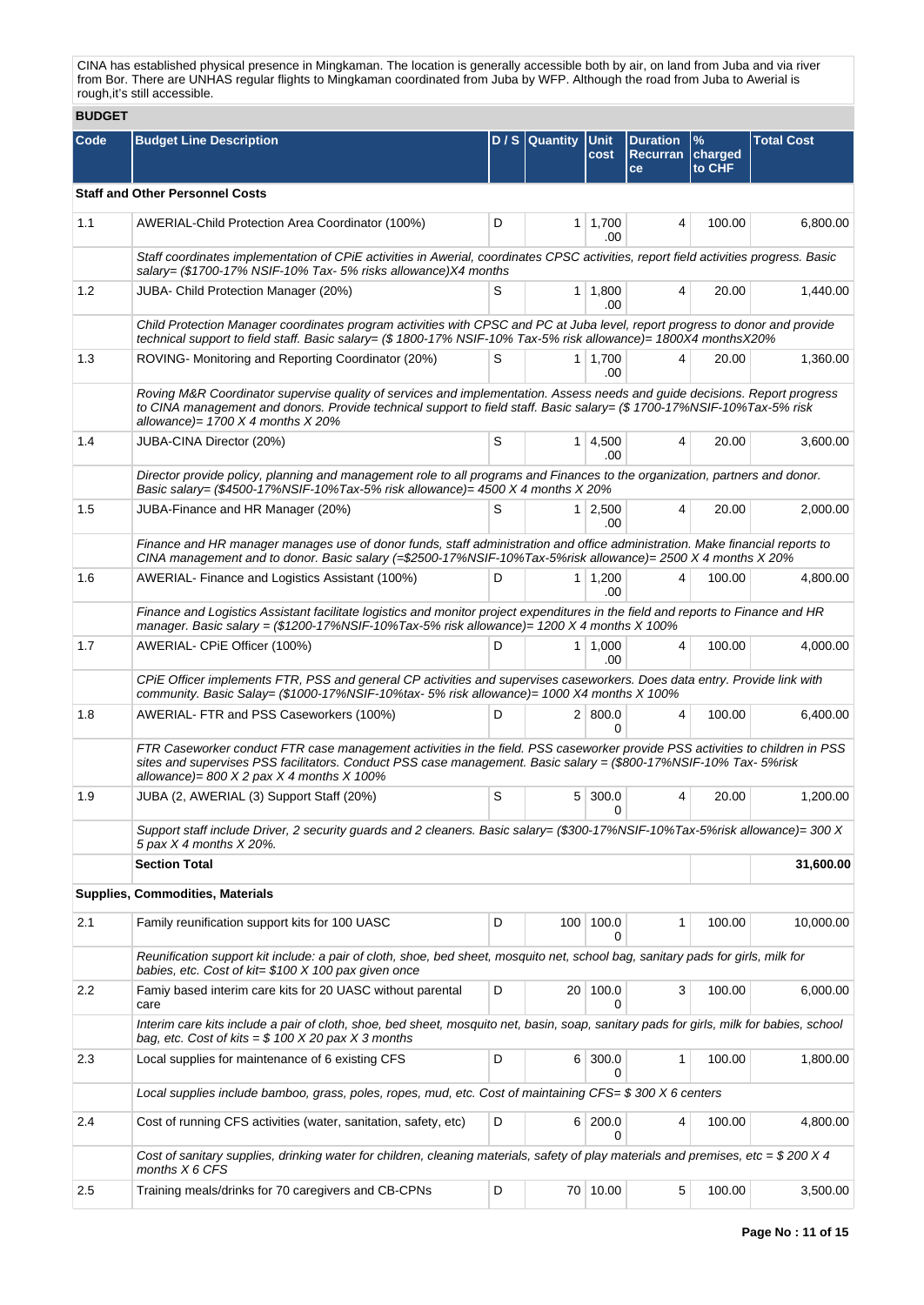|                  | Training meals and drinks = $$10 X5$ days X 70 pax                                                                                                                             |   |                |                            |              |        |           |
|------------------|--------------------------------------------------------------------------------------------------------------------------------------------------------------------------------|---|----------------|----------------------------|--------------|--------|-----------|
| 2.6              | Venue hire for 4 trainings                                                                                                                                                     | D | 4              | 50.00                      | 5            | 100.00 | 1,000.00  |
|                  | hall hire= $$50 X4$ training X 5 days                                                                                                                                          |   |                |                            |              |        |           |
| 2.7              | Training stationery for 4 trainings                                                                                                                                            | D | $\overline{4}$ | 200.0<br>0                 | $\mathbf{1}$ | 100.00 | 800.00    |
|                  | Training supplies include pens, markers, flip charts, rim of papers, handout printing, etc. Lump sum per training= \$200 X 4<br>trainings                                      |   |                |                            |              |        |           |
| 2.8              | <b>Stipends for PSS Facilitators</b>                                                                                                                                           | D |                | $12$ 100.0<br><sup>0</sup> | 4            | 100.00 | 4.800.00  |
|                  | PSS Facilitators run daily PSS activities in the community and in CFS and care for children. Wages= \$100 per Facilitator X12<br>pax X 4 months                                |   |                |                            |              |        |           |
|                  | <b>Section Total</b>                                                                                                                                                           |   |                |                            |              |        | 32,700.00 |
| <b>Equipment</b> |                                                                                                                                                                                |   |                |                            |              |        |           |
| 3.1              | Vehicle hire for facilitating CP project activities                                                                                                                            | D | 1              | 100.0<br>0                 | 120          | 100.00 | 12,000.00 |
|                  | Cost of vehicle hire outside Juba= $$100$ per day = 100 X 30 days X 4 months                                                                                                   |   |                |                            |              |        |           |
| 3.2              | Purchase of 2 desktop computers for Program and Finance                                                                                                                        | D |                | 2 700.0<br>0               | 1            | 100.00 | 1,400.00  |
|                  | Cost of desktop purchase and transport = $$700 X 2$ pieces                                                                                                                     |   |                |                            |              |        |           |
| 3.3              | Addition of solar panel and battery for Juba Office's power<br>supply                                                                                                          | D | 2 <sup>1</sup> | 500.0<br>0                 | 1            | 100.00 | 1,000.00  |
|                  | Cost of solar panel and battery= $$500 X2$ pieces                                                                                                                              |   |                |                            |              |        |           |
|                  | <b>Section Total</b>                                                                                                                                                           |   |                |                            |              |        | 14,400.00 |
| <b>Travel</b>    |                                                                                                                                                                                |   |                |                            |              |        |           |
| 5.1              | Air tickets for 2 program officers' visit to Awerial every month                                                                                                               | D |                | 2 400.0<br>0               | 4            | 100.00 | 3,200.00  |
|                  | Cost of 2-way air ticket= $$400 X 2$ pax X 4 months                                                                                                                            |   |                |                            |              |        |           |
| 5.2              | Air tickets for 4 project officers' training travel to Juba                                                                                                                    | D | $\overline{4}$ | 400.0<br>0                 | $\mathbf{1}$ | 100.00 | 1.600.00  |
|                  | Cost of 2-way air ticket = $$400 X 4$ pax                                                                                                                                      |   |                |                            |              |        |           |
| 5.3              | DSA and accomodation for 2 program officers outside Juba for<br>5 days in 4 months                                                                                             | D |                | 2 50.00                    | 20           | 100.00 | 2,000.00  |
|                  | DSA and accommodation cost outside Juba = \$50 $X$ 2 pax $X$ 5 days $X$ 4 months                                                                                               |   |                |                            |              |        |           |
| 5.4              | DSA and accommodation for project officers in Juba for 5 days                                                                                                                  | D | 5 <sup>2</sup> | 100.0<br>0                 | 5            | 100.00 | 2,500.00  |
|                  | DSA and accommodation in Juba = $$100 X 4$ pax X 5 days                                                                                                                        |   |                |                            |              |        |           |
|                  | <b>Section Total</b>                                                                                                                                                           |   |                |                            |              |        | 9,300.00  |
|                  | <b>General Operating and Other Direct Costs</b>                                                                                                                                |   |                |                            |              |        |           |
| 7.1              | Maintenance of vehicle and motor cylces                                                                                                                                        | D | $\mathbf{1}$   | 400.0<br>0                 | 4            | 100.00 | 1,600.00  |
|                  | Cost of maintenance (lump sum) = $$400$ per month X 4 months                                                                                                                   |   |                |                            |              |        |           |
| 7.2              | Fuel for vehicle and motor cycles                                                                                                                                              | D | 300            | 2.00                       | 4            | 100.00 | 2,400.00  |
|                  | Cost of purchasing and transporting fuel = $$2 X 300$ Liters X 4 months                                                                                                        |   |                |                            |              |        |           |
| 7.3              | Office rent in Awerial                                                                                                                                                         | D |                | $1 \mid 1,100$<br>.00      | 4            | 100.00 | 4,400.00  |
|                  | Cost sharing for humanitarian hub = $$1100$ (for 4 pax resident/office) X 4 months                                                                                             |   |                |                            |              |        |           |
| 7.4              | Office stationery for program and finance                                                                                                                                      | D | 1              | 200.0<br>$\Omega$          | 4            | 100.00 | 800.00    |
|                  | Stationery include cartridge, rim of papers, box files, pens, note books, envelopes, tapes, cleaning materials, etc. Lump sum for<br>stationery= $$200$ per month $X$ 4 months |   |                |                            |              |        |           |
| 7.5              | Internet bills contribution for Mingkaman Offices                                                                                                                              | D | 1 <sup>1</sup> | 250.0<br>0                 | 4            | 100.00 | 1,000.00  |
|                  | Internet bills/ bundles per month = $$250 X X 4$ months                                                                                                                        |   |                |                            |              |        |           |